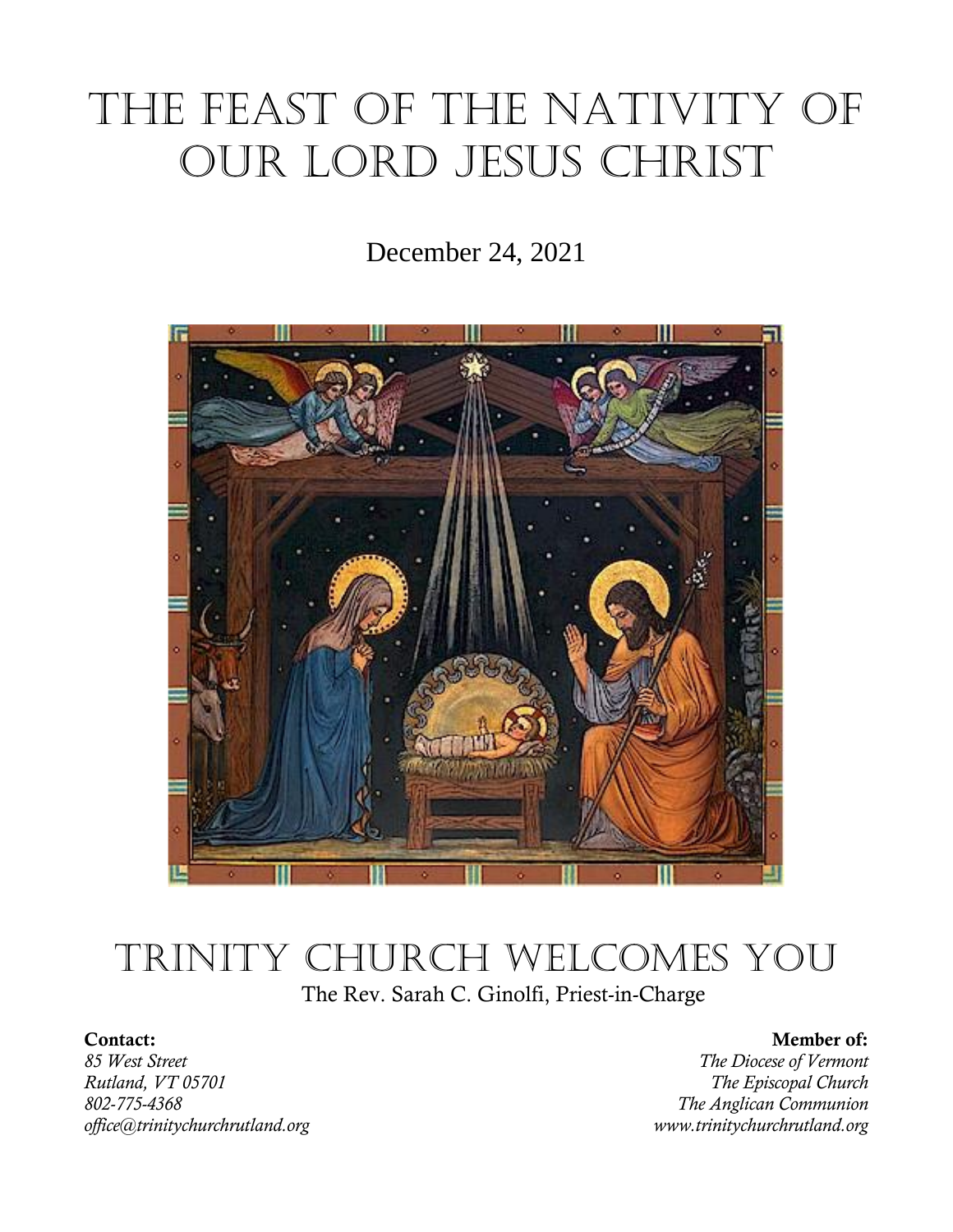*Wexford Carol traditional Irish carol, arr. Mark Sedio*

*Up and Wake Thee, Peter Lad! Besançon carol, arr. Mary Caldwell*

## The Word of God

Processional Hymn #83 *O Come, All Ye Faithful Adeste Fideles*

#### Opening Acclamation

*(The people stand.)* Celebrant*:* Blessed be God: Father, Son and Holy Spirit. *People: And blessed be God's kingdom, now and forever. Amen.* Celebrant*:* Almighty God, to you all hearts are open, all desires known, and from you no secrets are hid: Cleanse the thoughts of our hearts by the inspiration of your Holy Spirit, that we may perfectly love you, and worthily magnify your holy Name; through Christ our Lord. *Amen*.

Song of Praise Hymn #96 *Angels We Have Heard on High Gloria*

#### Collect

Celebrant*:* The Lord be with you. *People: And also with you.* Celebrant*:* Let us pray.

O God, you have caused this holy night to shine with the brightness of the true Light: Grant that we, who have known the mystery of that Light on earth, may also enjoy him perfectly in heaven; where with you and the Holy Spirit he lives and reigns, one God, in glory everlasting. *Amen*.

#### FIRST LESSON Isaiah 9:2-7

A Reading from the Book of Isaiah.

The people who walked in darkness have seen a great light; those who lived in a land of deep darkness—on them light has shined. You have multiplied the nation, you have increased its joy; they rejoice before you as with joy at the harvest, as people exult when dividing plunder. For the yoke of their burden, and the bar across their shoulders, the rod of their oppressor, you have broken as on the day of Midian. For all the boots of the tramping warriors and all the garments rolled in blood shall be burned as fuel for the fire. For a child has been born for us, a son given to us;

## The Feast of the Nativity of our Lord Jesus Christ

Choral Prelude

*The Snow Lies Thick Geoffrey Shaw*

*Before the Marvel of This Night* Carl Schalk Carl Schalk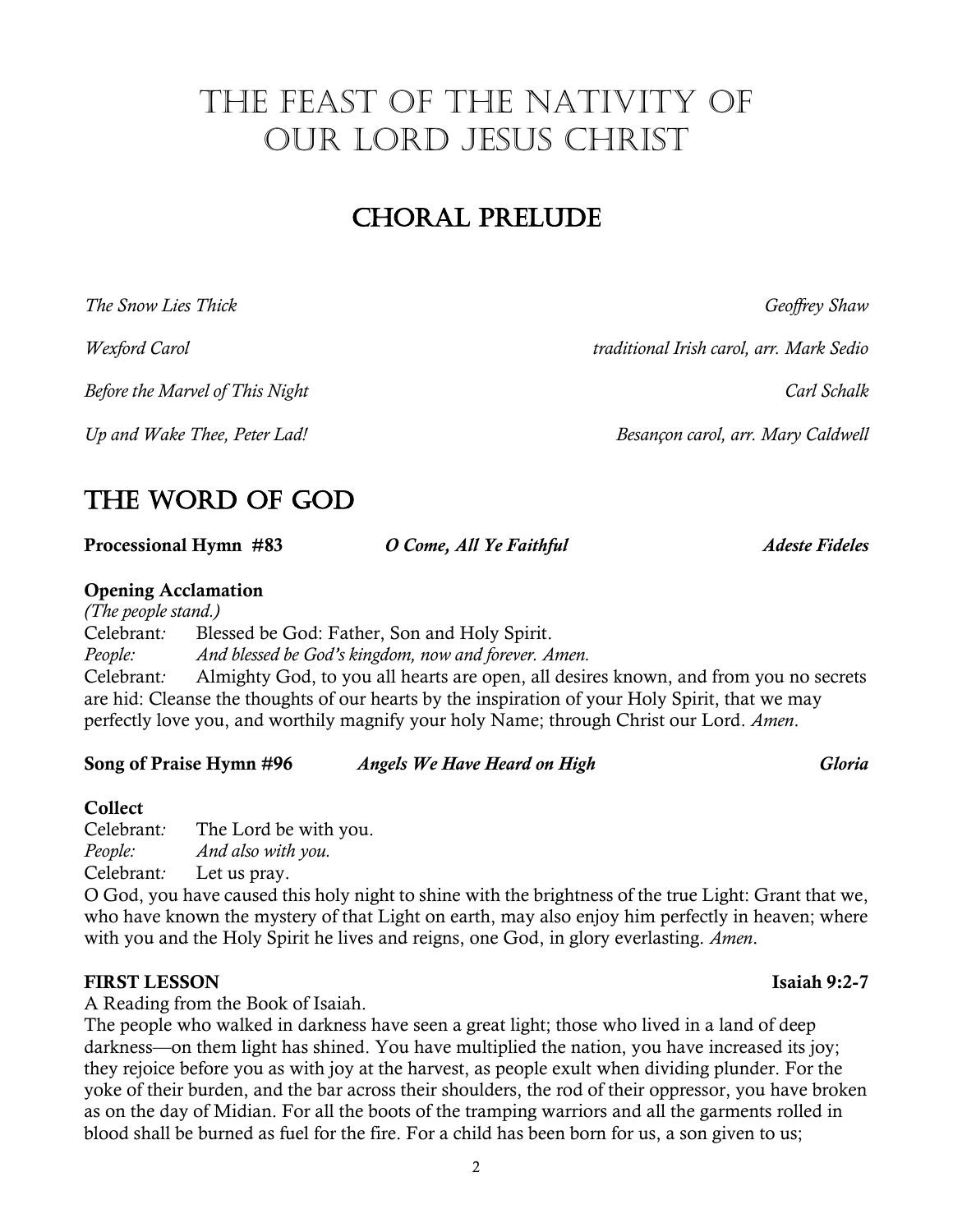authority rests upon his shoulders; and he is named Wonderful Counselor, Mighty God, Everlasting Father, Prince of Peace. His authority shall grow continually, and there shall be endless peace for the throne of David and his kingdom. He will establish and uphold it with justice and with righteousness from this time onward and forevermore. The zeal of the Lord of hosts will do this.

Reader*:* The word of the Lord. *People: Thanks be to God.*

#### Psalm Hymn #100 *Joy to the World Antioch*

### SECOND LESSON Titus 2:11-14

A Reading from the Letter to Titus.

For the grace of God has appeared, bringing salvation to all, training us to renounce impiety and worldly passions, and in the present age to live lives that are self-controlled, upright, and godly, while we wait for the blessed hope and the manifestation of the glory of our great God and Savior, Jesus Christ. He it is who gave himself for us that he might redeem us from all iniquity and purify for himself a people of his own who are zealous for good deeds.

Reader*:* The word of the Lord.

*People: Thanks be to God.*

Sequence Hymn #94 *While Shepherds Watched Their Flocks by Night Winchester Old*

#### THE GOSPEL Luke 2:1-20

Celebrant*:* The Holy Gospel of our Lord Jesus Christ according to Luke.

*People: Glory to you, Lord Christ.*

In those days a decree went out from Emperor Augustus that all the world should be registered. This was the first registration and was taken while Quirinius was governor of Syria. All went to their own towns to be registered. Joseph also went from the town of Nazareth in Galilee to Judea, to the city of David called Bethlehem, because he was descended from the house and family of David. He went to be registered with Mary, to whom he was engaged and who was expecting a child. While they were there, the time came for her to deliver her child. And she gave birth to her firstborn son and wrapped him in bands of cloth, and laid him in a manger, because there was no place for them in the inn. In that region there were shepherds living in the fields, keeping watch over their flock by night. Then an angel of the Lord stood before them, and the glory of the Lord shone around them, and they were terrified. But the angel said to them, "Do not be afraid; for see-- I am bringing you good news of great joy for all the people: to you is born this day in the city of David a Savior, who is the Messiah, the Lord. This will be a sign for you: you will find a child wrapped in bands of cloth and lying in a manger." And suddenly there was with the angel a multitude of the heavenly host, praising God and saying, "Glory to God in the highest heaven, and on earth peace among those whom he favors!" When the angels had left them and gone into heaven, the shepherds said to one another, "Let us go now to Bethlehem and see this thing that has taken place, which the Lord has made known to us." So they went with haste and found Mary and Joseph, and the child lying in the manger. When they saw this, they made known what had been told them about this child; and all who heard it were amazed at what the shepherds told them. But Mary treasured all these words and pondered them in her heart. The shepherds returned, glorifying and praising God for all they had heard and seen, as it had been told them.

Celebrant*:* The Gospel of the Lord.

*People: Praise to you, Lord Christ.*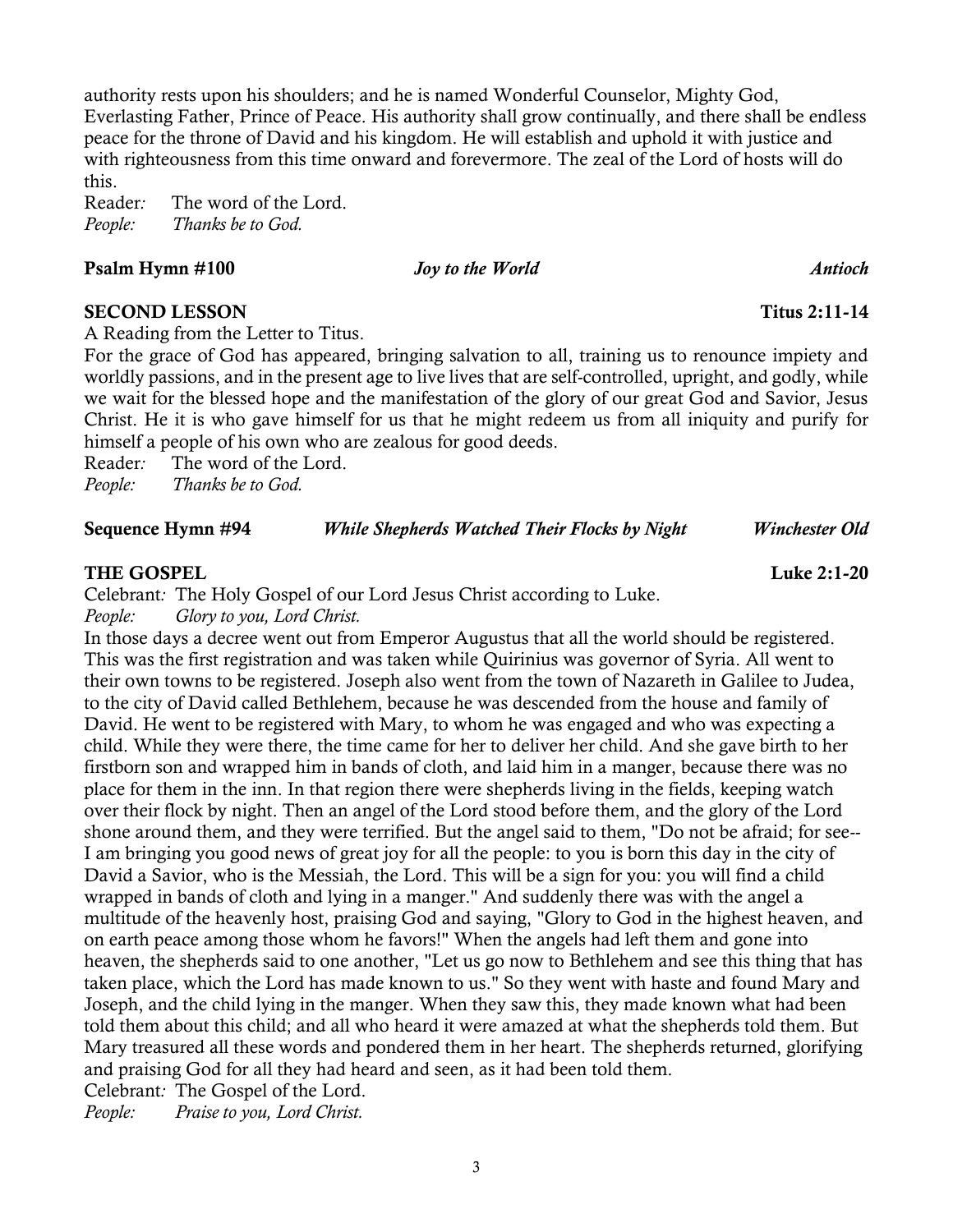### The Nicene Creed

*We believe in one God, the Father, the Almighty, maker of heaven and earth, of all that is, seen and unseen.*

*We believe in one Lord, Jesus Christ, the only Son of God, eternally begotten of the Father, God from God, Light from Light, true God from true God, begotten, not made, of one Being with the Father. Through him all things were made. For us and for our salvation he came down from heaven: by the power of the Holy Spirit he became incarnate from the Virgin Mary, and was made man. For our sake he was crucified under Pontius Pilate; he suffered death and was buried. On the third day he rose again in accordance with the Scriptures; he ascended into heaven and is seated at the right hand of the Father. He will come again in glory to judge the living and the dead, and his kingdom will have no end.*

*We believe in the Holy Spirit, the Lord, the giver of life, who proceeds from the Father and the Son. With the Father and the Son he is worshiped and glorified. He has spoken through the Prophets.*

*We believe in one holy catholic and apostolic Church. We acknowledge one baptism for the forgiveness of sins. We look for the resurrection of the dead, and the life of the world to come. Amen.*

### Prayers of the People

Reader: The Prayers of the People are found on page 4 of the bulletin. Dear God, we seek to follow your will. Guide us as we deepen in spirituality, grow in compassion, and be your courageous hope in the world. Father, we pray for your holy Catholic Church; *People: That we all may be one.*

Reader: Grant that every member of the Church may truly and humbly serve you; *People: That your Name may be glorified by all people.* Reader: We pray for all bishops, priests, and deacons; *People: That they may be faithful ministers of your Word and Sacraments.* Reader: We pray for all who govern and hold authority in the nations of the world; *People: That there may be justice and peace on the earth.* Reader: Give us grace to do your will in all that we undertake; *People: That our works may find favor in your sight.* Reader: Have compassion on those who suffer from any grief or trouble; *People: That they may be delivered from their distress.* Reader: We remember with love all those in whose memory the Christmas flowers have been given. Give to the departed eternal rest.

*People: Let light perpetual shine upon them.*

Reader: We praise you for your saints who have entered into joy;

*People: May we also come to share in your heavenly kingdom.*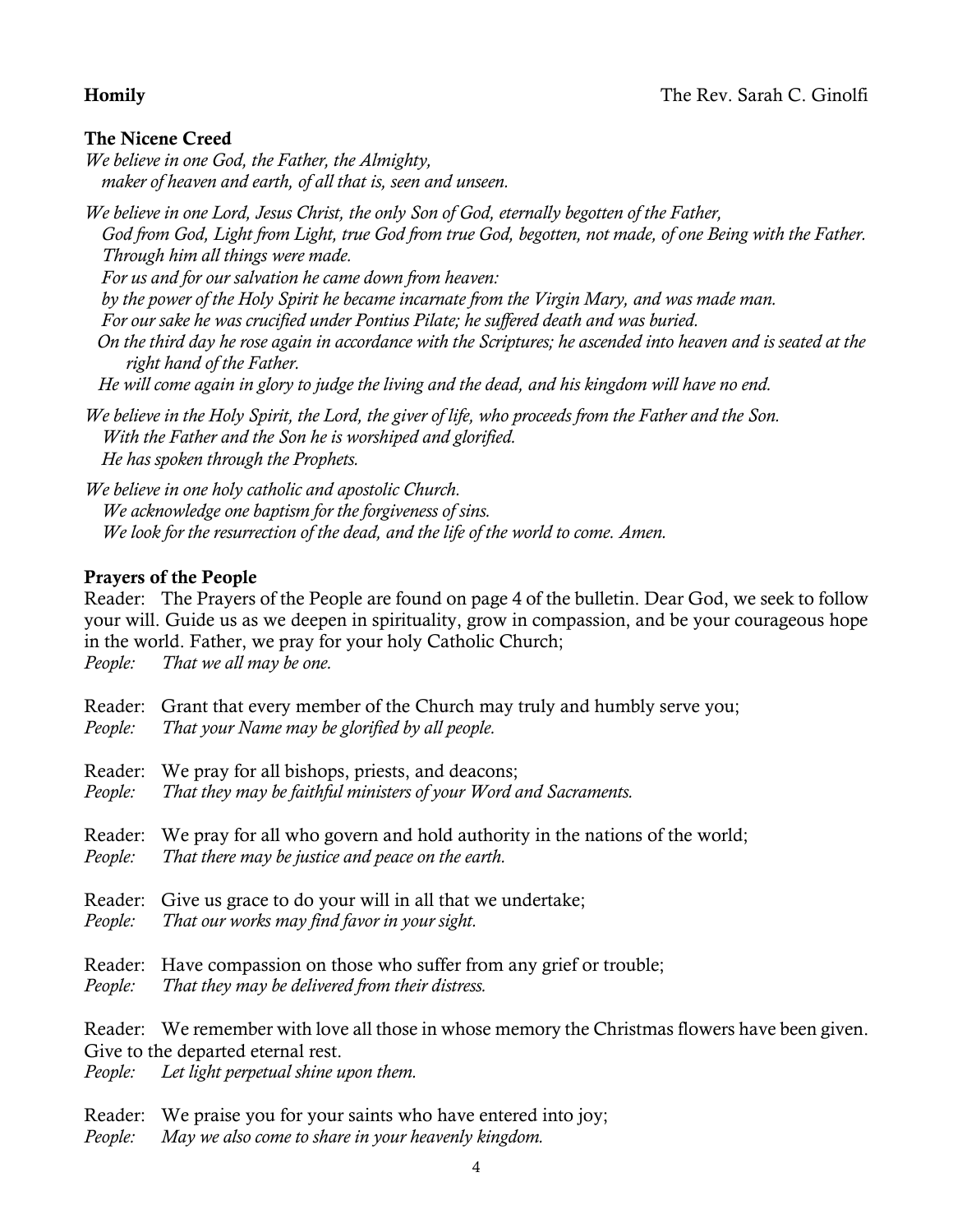Let us pray for our own needs and those of others.

*(Silence)*

Celebrant: Lord Jesus Christ, you said to your apostles, "Peace I give to you; my own peace I leave with you:" Regard not our sins, but the faith of your Church, and give to us the peace and unity of that heavenly City, where with the Father and the Holy Spirit you live and reign, now and for ever. *Amen.*

#### The Peace

Celebrant*:* The peace of the Lord be always with you*. People: And also with you.*

#### Announcements

## The Holy Communion

| Offertory Hymn #109 | The First Nowell the Angel Did Say | <b>The First Nowell</b> |
|---------------------|------------------------------------|-------------------------|
|                     |                                    |                         |

Doxology *(sung by choir and congregation may join) Old 100<sup>th</sup></sup>* 

Sursum Corda S 120 *(sung; service music is in the front section of the hymnal)*

Celebrant*:* The Lord be with you.

*People: And also with you.*

Celebrant*:* Lift up your hearts.

*People: We lift them to the Lord.*

Celebrant*:* Let us give thanks to the Lord our God.

*People: It is right to give him thanks and praise.*

Celebrant*:* It is right, and a good and joyful thing, always and everywhere to give thanks to you, Father Almighty, Creator of heaven and earth, because you gave Jesus Christ, your only Son, to be born for us; who by the mighty power of the Holy Spirit, was made perfect Man of the flesh of the Virgin Mary, his mother, so that we might be delivered from the bondage of sin and receive power to become your children. And so we join the saints and angels proclaiming your glory, as we say:

Sanctus S 128 *(In the front section of the blue hymnal.) Mathias*

*People: Holy, Holy, Holy Lord, God of power and might, heaven and earth are full of your glory. Hosanna in the highest. Blessed is he who comes in the name of the Lord. Hosanna in the highest.*

#### *The people stand or kneel and the Celebrant continues*

Holy and gracious Father: In your infinite love you made us for yourself, and, when we had fallen into sin and become subject to evil and death, you, in your mercy, sent Jesus Christ, your only and eternal Son, to share our human nature, to live and die as one of us, to reconcile us to you, the God and Father of all. He stretched out his arms upon the cross, and offered himself, in obedience to your will, a perfect sacrifice for the whole world.

5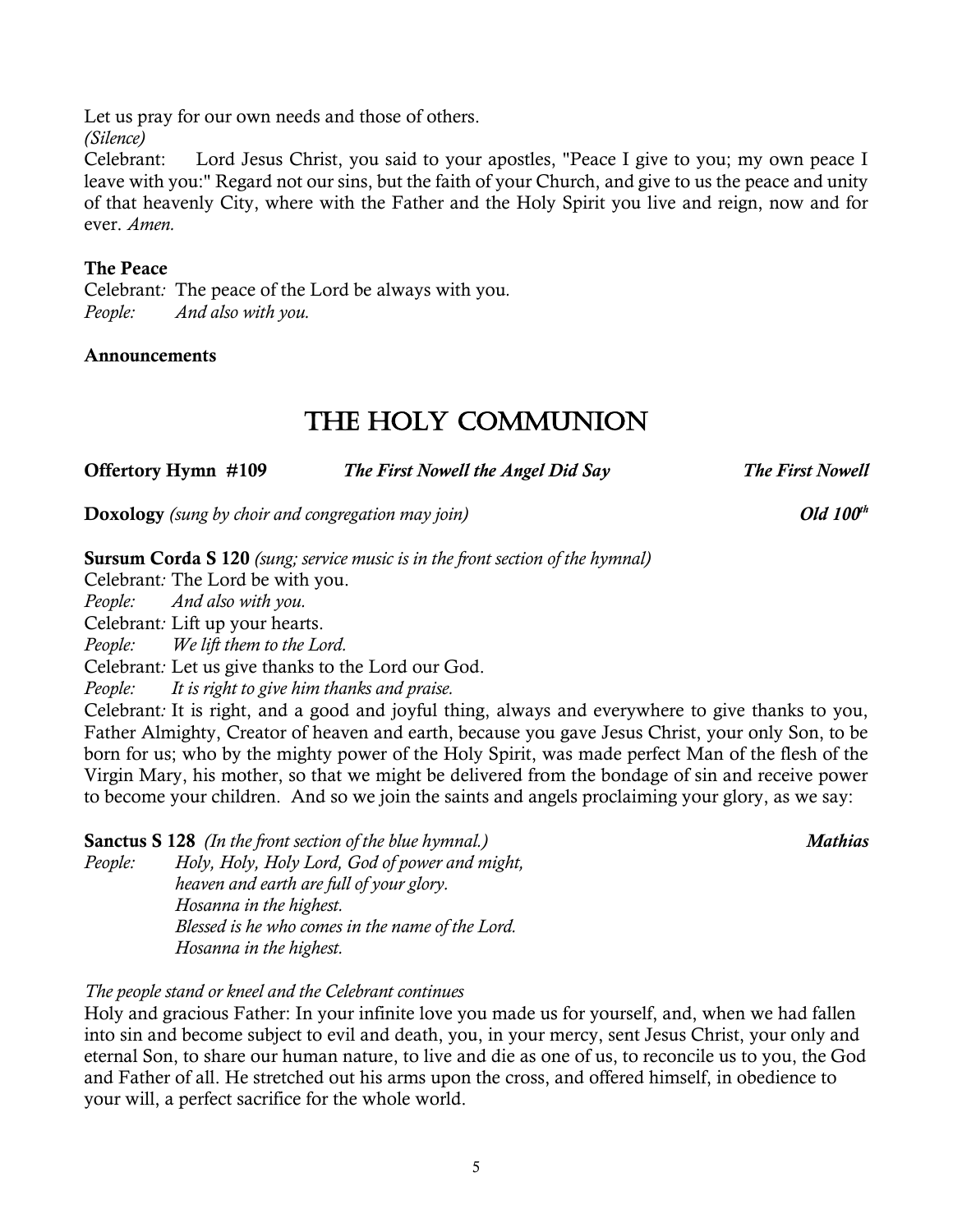On the night he was handed over to suffering and death, our Lord Jesus Christ took bread; and when he had given thanks to you, he broke it, and gave it to his disciples, and said, "Take, eat: This is my Body, which is given for you. Do this for the remembrance of me." After supper he took the cup of wine; and when he had given thanks, he gave it to them, and said, "Drink this, all of you: This is my Blood of the new Covenant, which is shed for you and for many for the forgiveness of sins. Whenever you drink it, do this for the remembrance of me."

Therefore we proclaim the mystery of faith:

*People: Christ has died. Christ is risen. Christ will come again.*

#### *The Celebrant continues*

We celebrate the memorial of our redemption, O Father, in this sacrifice of praise and thanksgiving. Recalling his death, resurrection, and ascension, we offer you these gifts. Sanctify them by your Holy Spirit to be for your people the Body and Blood of your Son, the holy food and drink of new and unending life in him. Sanctify us also that we may faithfully receive this holy Sacrament, and serve you in unity, constancy, and peace; and at the last day bring us with all your saints into the joy of your eternal kingdom. All this we ask through your Son Jesus Christ: By him, and with him, and in him, in the unity of the Holy Spirit all honor and glory is yours, Almighty Father, now and for ever. *AMEN*.

#### The Lord's Prayer

Celebrant: And now, as our Savior Christ has taught us, we are bold to say,

*People: Our Father, who art in heaven, hallowed be thy Name, thy kingdom come, thy will be done, on earth as it is in heaven. Give us this day our daily bread. And forgive us our trespasses as we forgive those who trespass against us. And lead us not into temptation, but deliver us from evil. For thine is the kingdom, and the power, and the glory for ever and ever. Amen.*

#### Fraction Anthem S154 *(In the front section of the blue hymnal.) Hurd*

Celebrant*:* The Gifts of God for the People of God.

Take them in remembrance that Christ died for you, and feed on him in your hearts by faith with thanksgiving.

*All may come up the center aisle to receive Communion. Alert an usher if you wish to receive communion in your seat. The priest will distribute the bread and the wine in "kits" that we will consume together once all are served. Thank you for your financial commitment to the life of Trinity Church. Your gift helps our church family spread God's love and joy in the world! Offering plates are located at the top of the center aisle on the way to the altar as well as near the center exit doors.*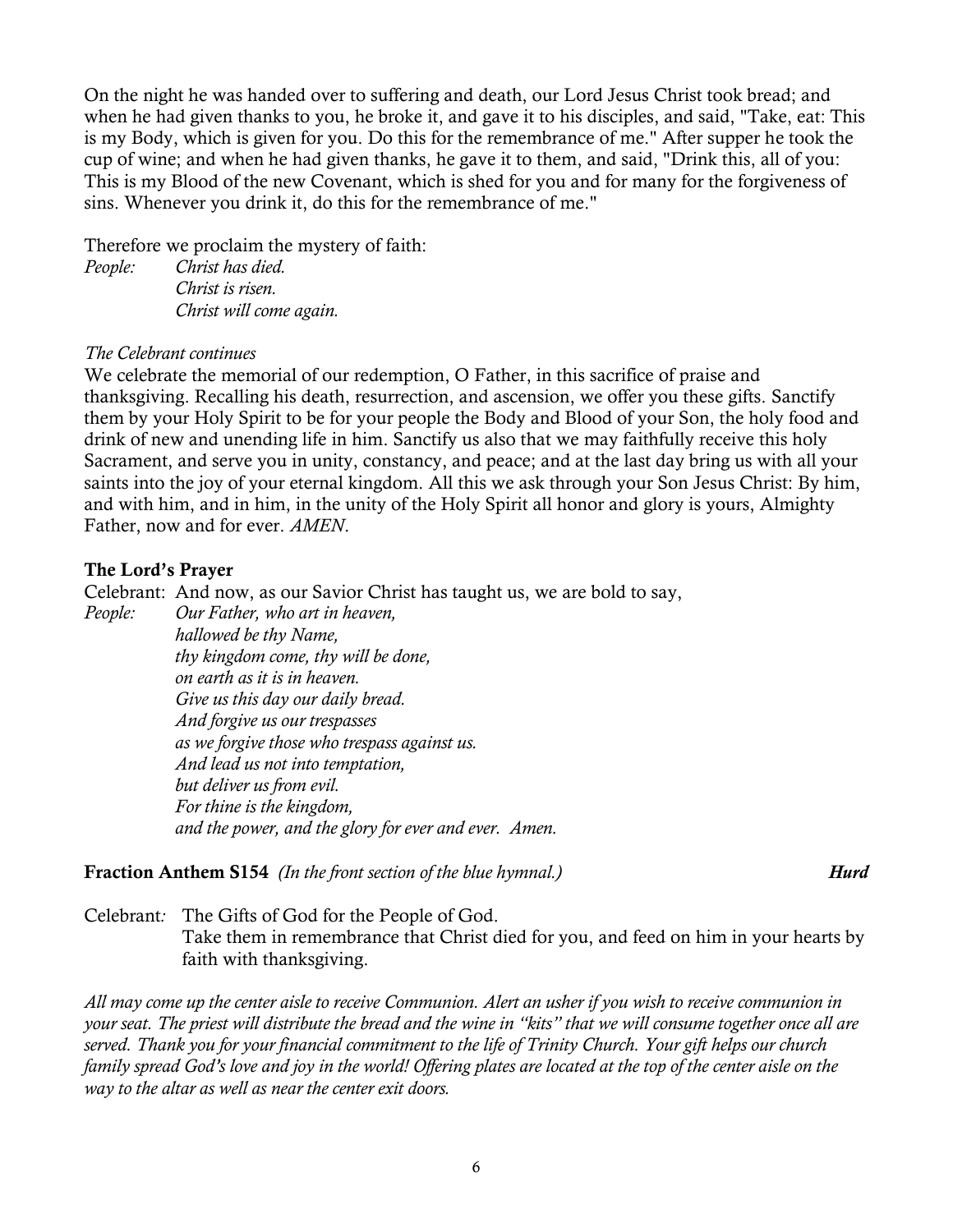Communion Hymns Communion Anthem *Of the Father's Love Begotten arr. John Riddle* Hymn #78 (omit verse 4) *O Little Town of Bethlehem Forest Green*

### Post Communion Prayer of Mission

*Celebrant and People:*

*Eternal God, heavenly Father, you have graciously accepted us as living members of your Son our Savior Jesus Christ, and you have fed us with spiritual food in the Sacrament of his Body and Blood. Send us now into the world in peace, and grant us strength and courage to love and serve you with gladness and singleness of heart; through Christ our Lord. Amen.*

*After the Post Communion Prayer, the lights will dim for a moment of silence, the congregation kneels:* Hymn #111 *Silent Night Stille Nacht*

#### The Blessing

Celebrant: Life is short and we don't have much time to gladden the hearts of those who journey the way with us, so be swift to love, make haste to be kind, and may the blessing of God Almighty, Father, Son, and Holy Spirit be among you and remain with you always. *Amen.*

### Hymn #87 *Hark! the Herald Angels Sing Mendelssohn*

#### Dismissal

Celebrant: Go in peace to love and serve the Lord. *People: Thanks be to God.*

*Postlude Finale sur un Noël Marcel Dupré*